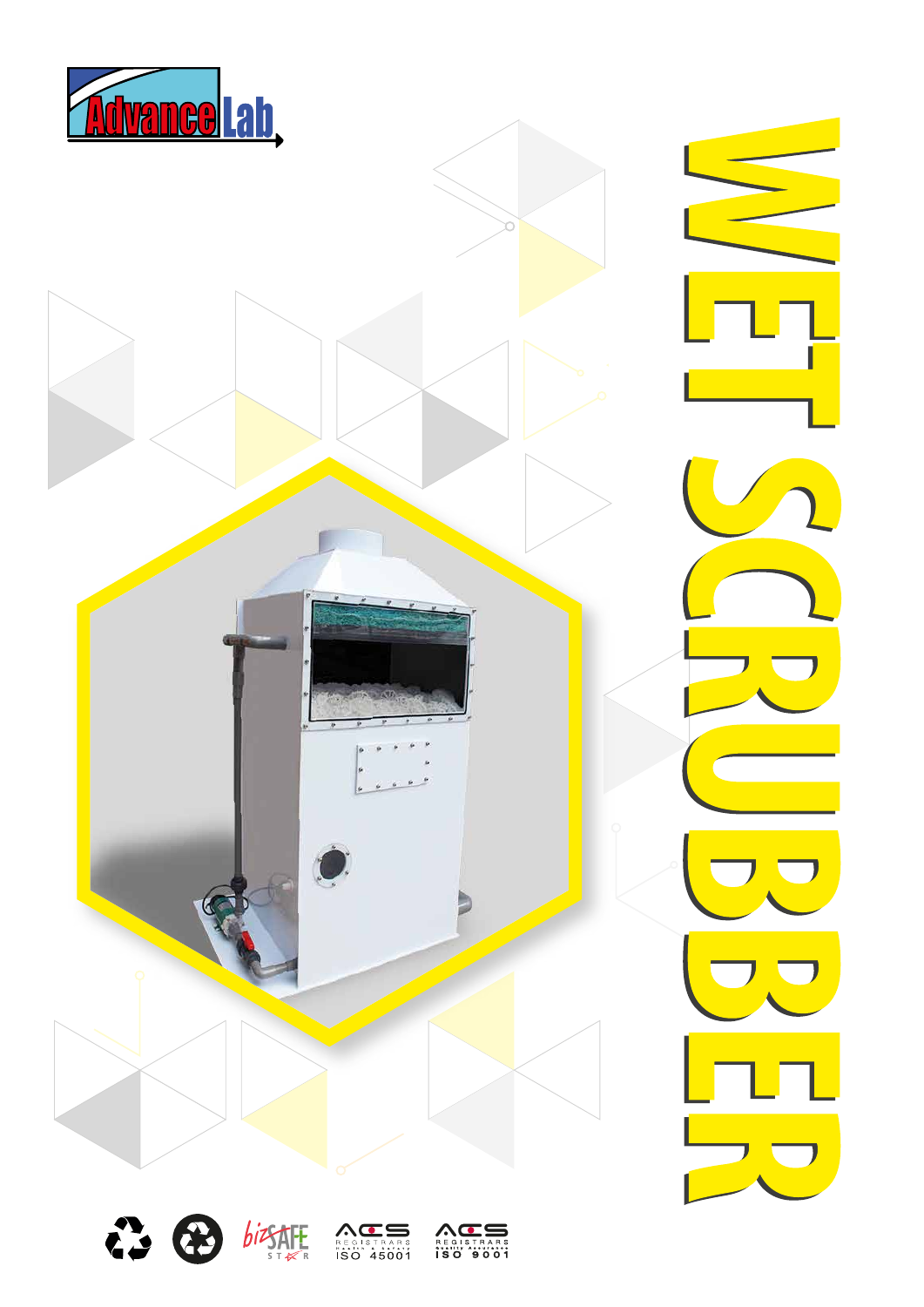# **CONTENTS**

| <b>Wet Scubber Features</b>    | 3  |
|--------------------------------|----|
| <b>Parts</b>                   | 4  |
| <b>Models</b>                  | 6  |
| <b>Technical Specification</b> |    |
| - MiniLab                      | 7  |
| - MaxiLab 1000                 | 8  |
| - MaxiLab 2000                 | 9  |
| <b>Warranty</b>                | 10 |

www.advancelabglobal.com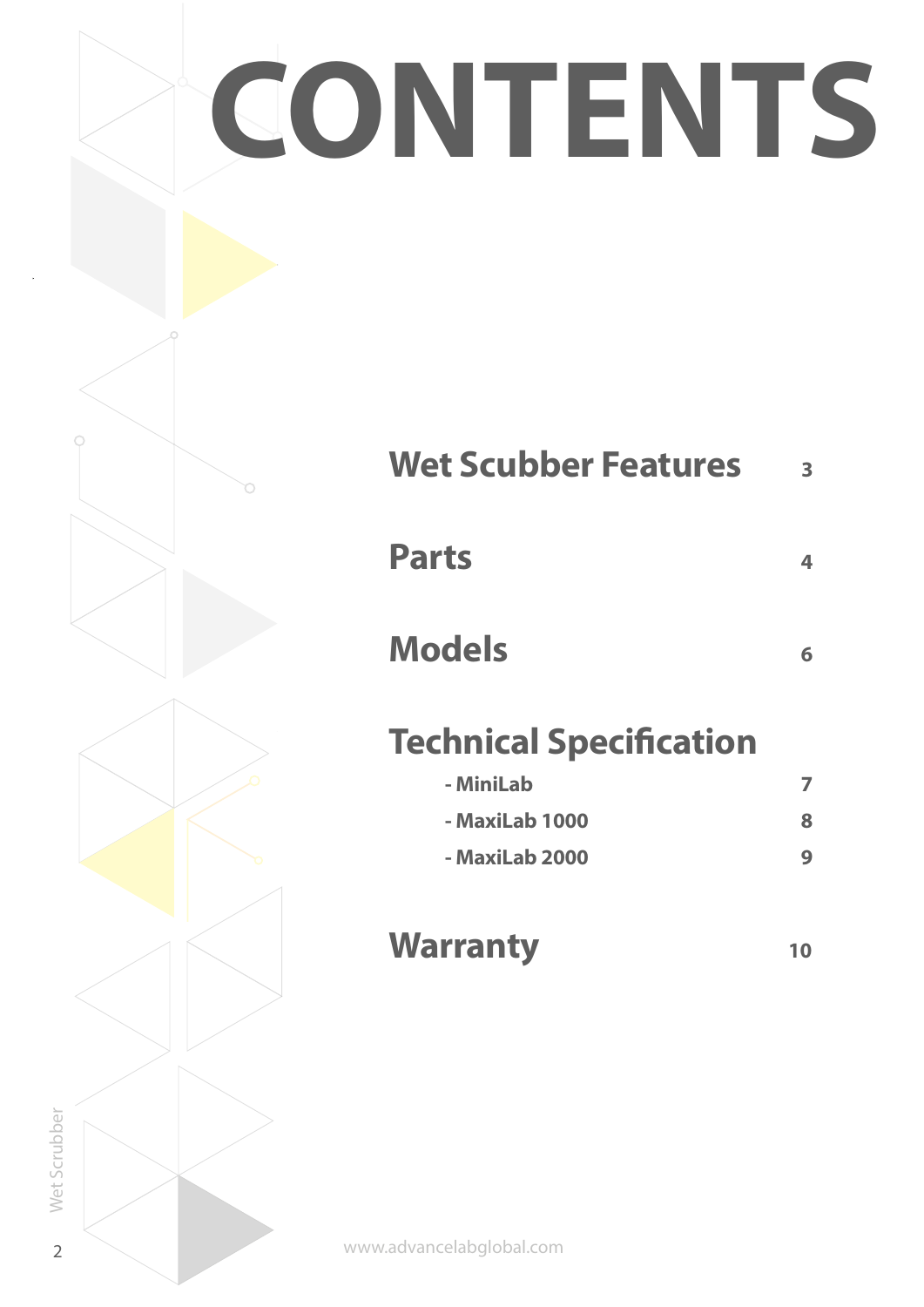# **CONTENTS Wet Scrubber Features**





Wet scrubbers are designed to remove water-soluble compounds from exhaust streams. Advancelab manufactures two types:

 MiniLab® - a closed system comprising of a scrubber unit mounted above the fume hood and a holding tank below

 MaxiLab® - a stand-alone unit that can be remotely located

MiniLab® can be utilised for individual hoods only. They allow flexibility and are convenient to install.

MaxiLab® can be used for a series of hoods and are available in two sizes for this application.

Units can be manufactured in PVC or PP sheet utilizing "hot weld" fabrication. All units come with a chemical resistant pump, sanitary and water connections and a skid tray where specified.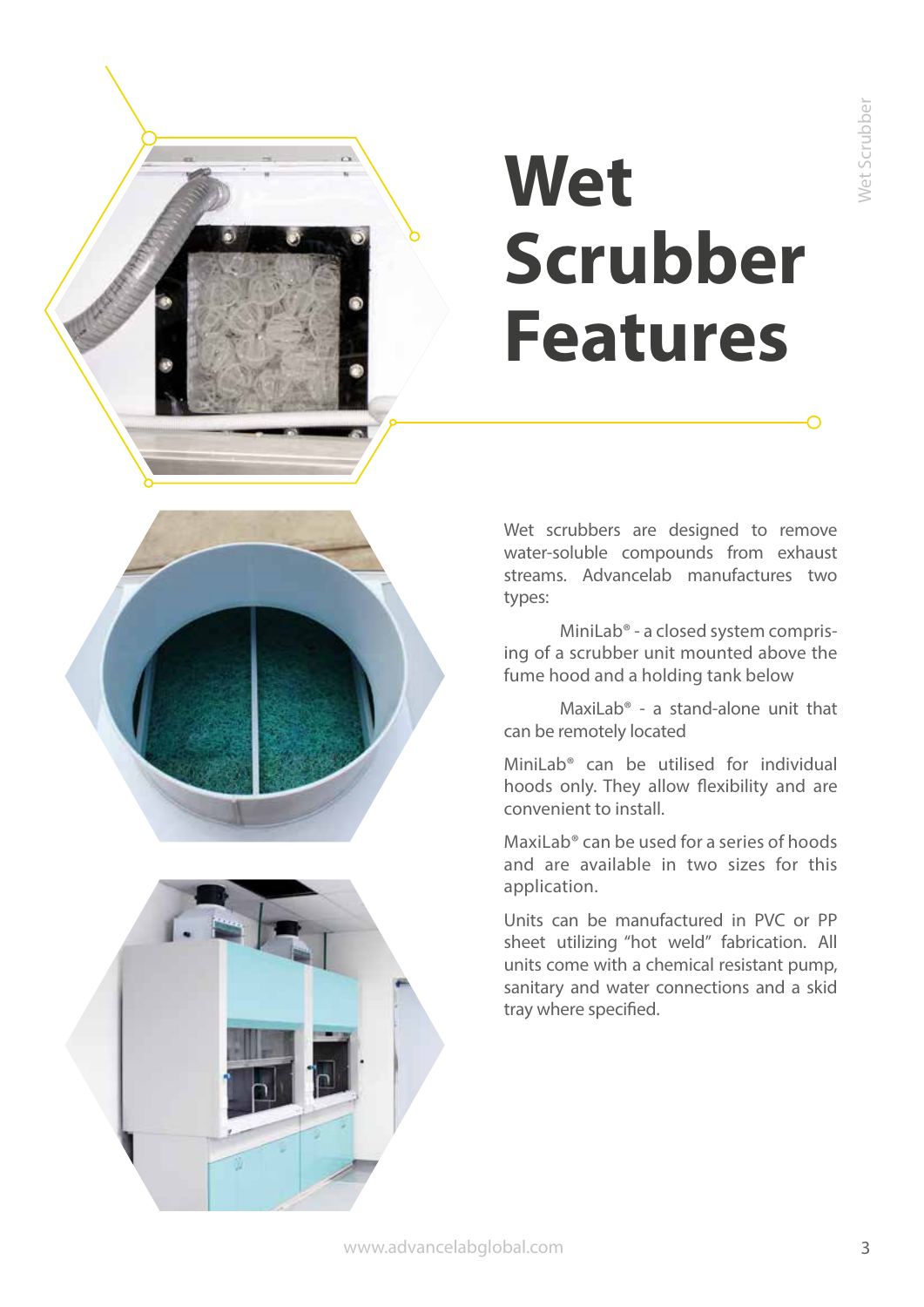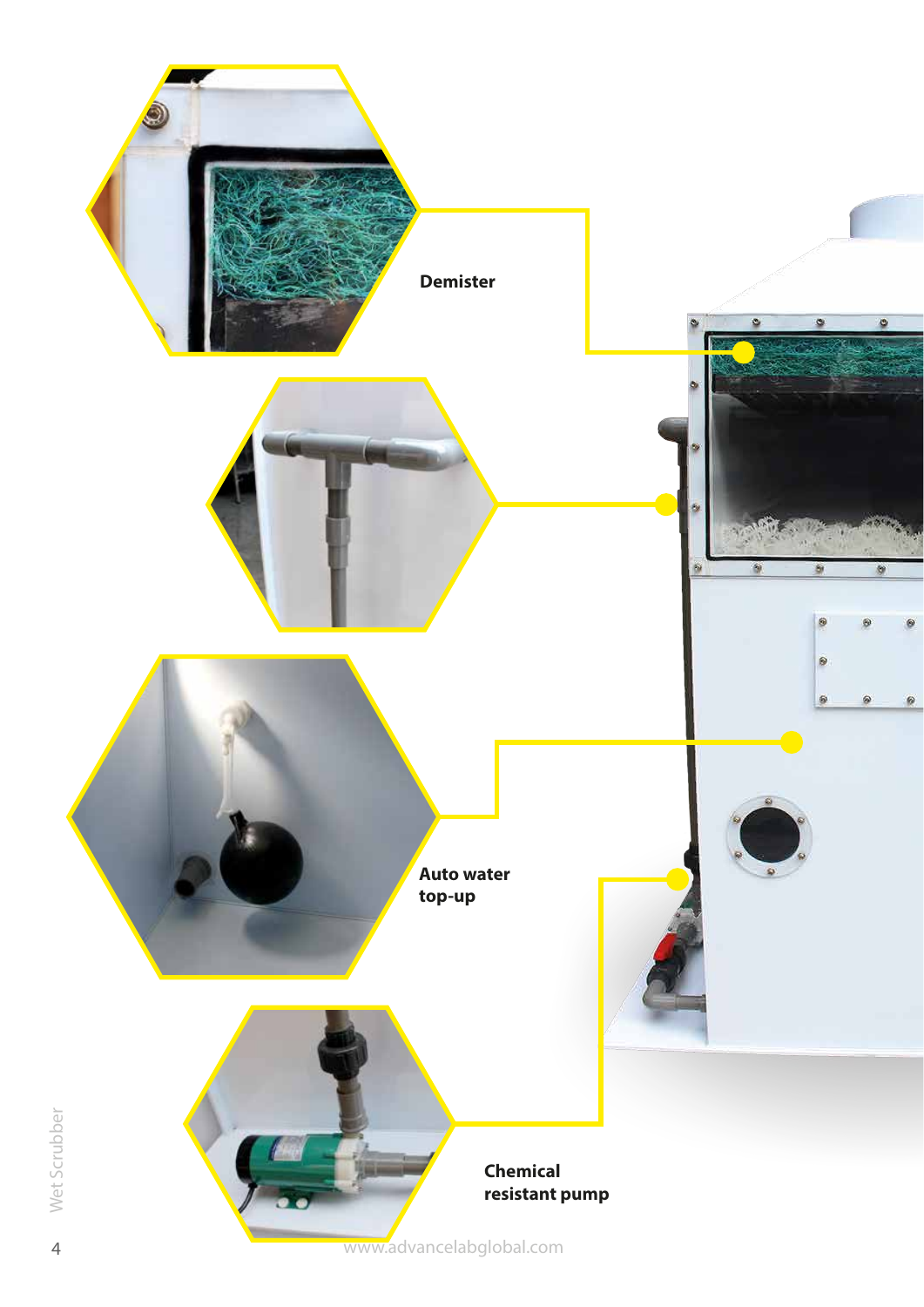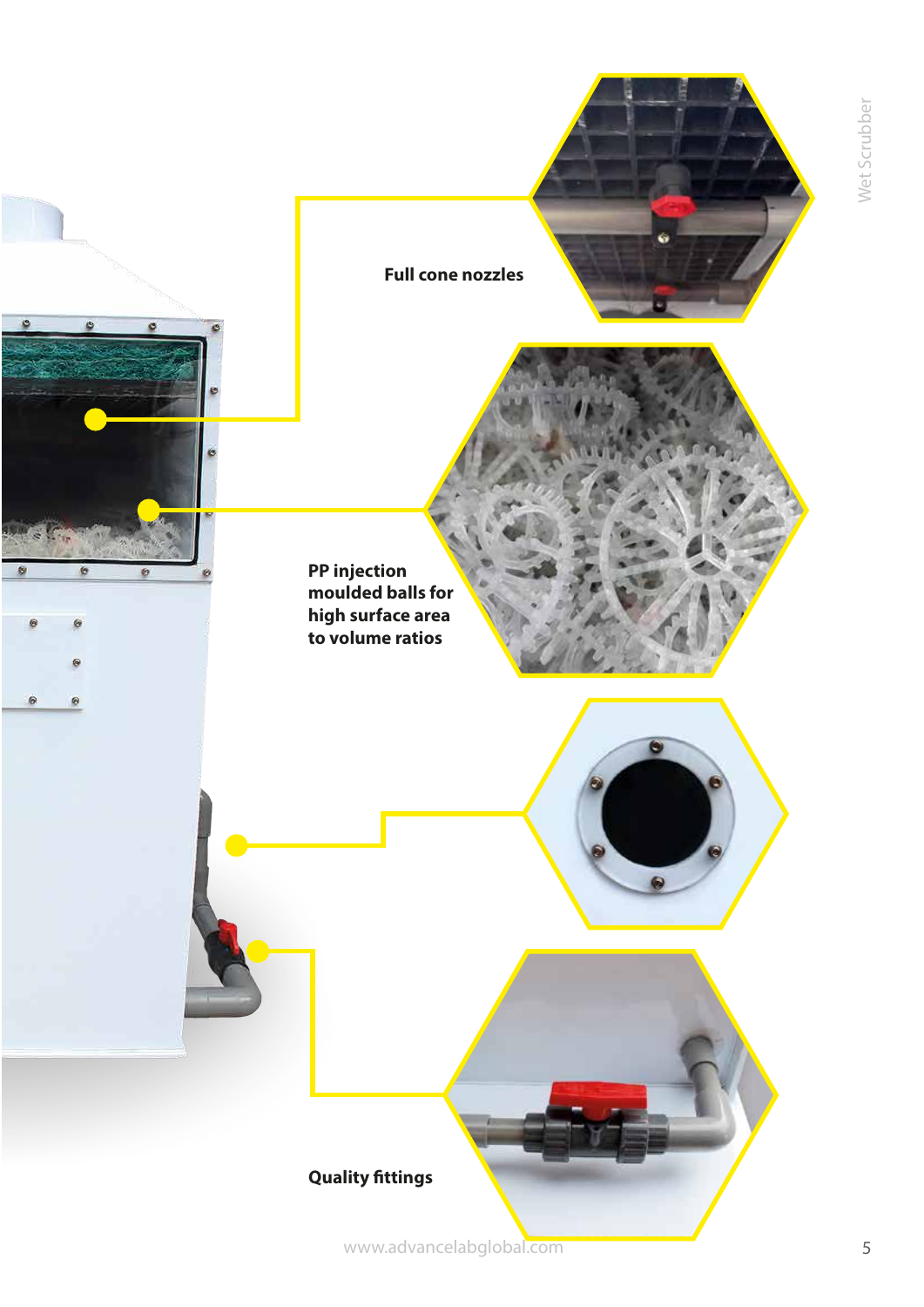## **Models**

| <b>MODEL</b>                              | <b>MINILAB<sup>®</sup></b>                                                                                                                                                                                                                                                                                                                                                           | <b>MAXILAB<sup>®</sup>1000</b>                                         | <b>MAXILAB</b> ®2000                                                   |  |
|-------------------------------------------|--------------------------------------------------------------------------------------------------------------------------------------------------------------------------------------------------------------------------------------------------------------------------------------------------------------------------------------------------------------------------------------|------------------------------------------------------------------------|------------------------------------------------------------------------|--|
| Description                               | 2 part system<br>• Mini Scrubber (above hood)<br>• Holding Tank (in base cabinet)                                                                                                                                                                                                                                                                                                    | Stand alone                                                            | Stand alone                                                            |  |
| Dimensions, mm<br>$(L \times D \times H)$ | Mini Scrubber<br>$\cdot$ 600mm x 600mm x 800mm<br><b>Holding Tank</b><br>● 1000mm x 500mm x 500mm                                                                                                                                                                                                                                                                                    | • 700mm x 700mm x 1500mm<br>Excluding skid and plumbing<br>connections | • 900mm x 900mm x 1800mm<br>Excluding skid and plumbing<br>connections |  |
| Construction                              | PVC or PP using "hot melt" fabrication techniques                                                                                                                                                                                                                                                                                                                                    |                                                                        |                                                                        |  |
| <b>Srubbing Media</b>                     | Tellerettes® Tower Packing - has a unique patented toroidal helix design that makes them dramatically<br>more efficient than conventional packings in a wide range of mass transfer and particulate collections<br>applications<br>• High solid particle loading<br>• Constantly renews and exposes liquid to the gas flow<br>• High efficiency<br>• Injection moulded Polypropylene |                                                                        |                                                                        |  |
| <b>Mist Eliminators</b>                   | Advancelab mist eliminators remove liquid entrainment from gas streams, providing high efficiency<br>and low-pressure drops                                                                                                                                                                                                                                                          |                                                                        |                                                                        |  |
| <b>Viewing Windows</b>                    | 1                                                                                                                                                                                                                                                                                                                                                                                    | 2                                                                      | 2                                                                      |  |
| <b>Chemical Pump</b>                      | Included                                                                                                                                                                                                                                                                                                                                                                             |                                                                        |                                                                        |  |
| <b>Duct Connections</b>                   | 250 mm                                                                                                                                                                                                                                                                                                                                                                               | 250 mm                                                                 | Please advise factory                                                  |  |





Upgrades available include:

- On-line pH apparatus
- Mixers
- Dosing pumps
- Remote control panels
- Buliding Management system tie in
- Maintenance programmes, please check with factory or local distributor



 $\Omega$ 

www.advancelabglobal.com

Wet Scrubber on Wet Scrubber 6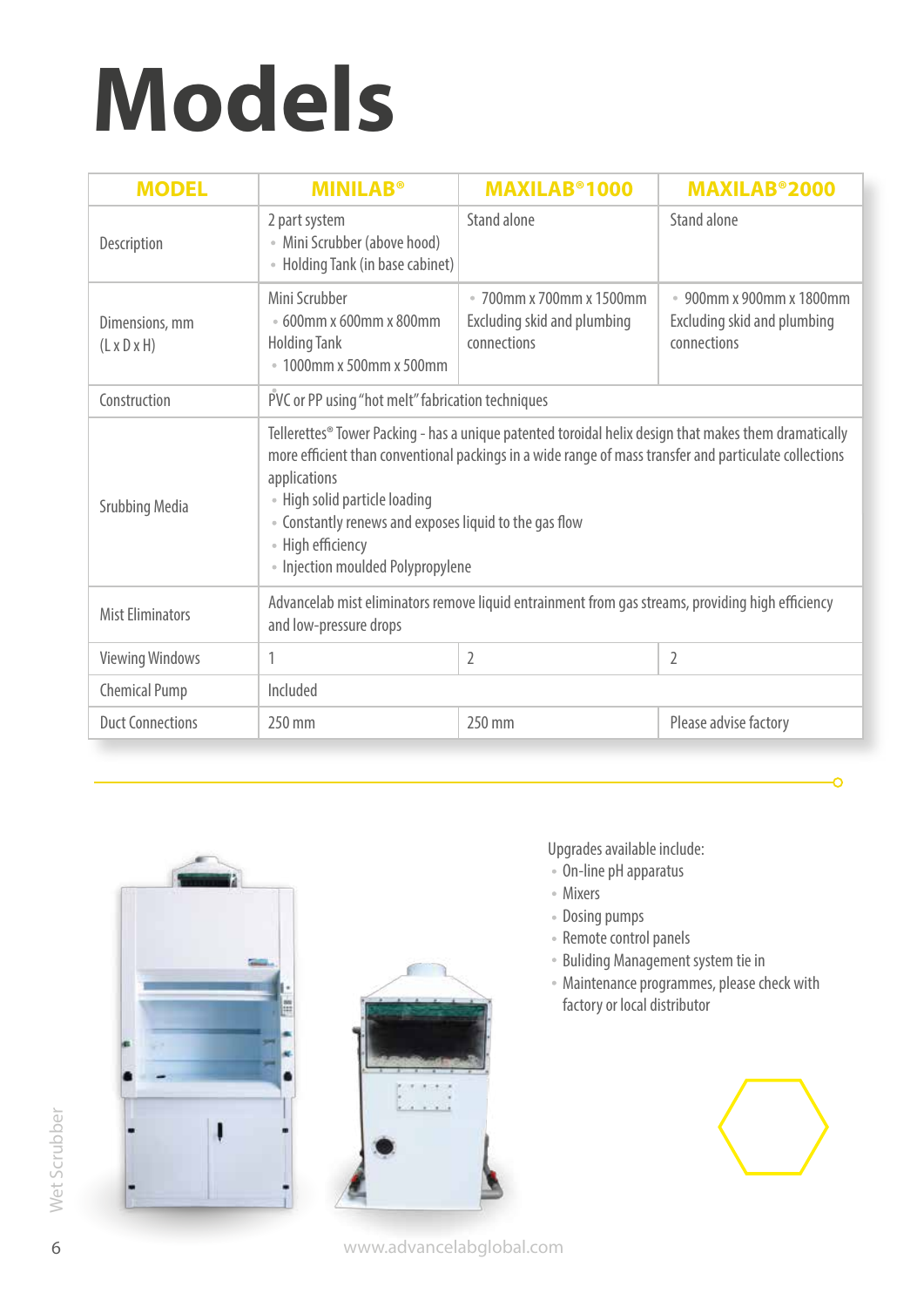### **MiniLab® Wet Scrubber**

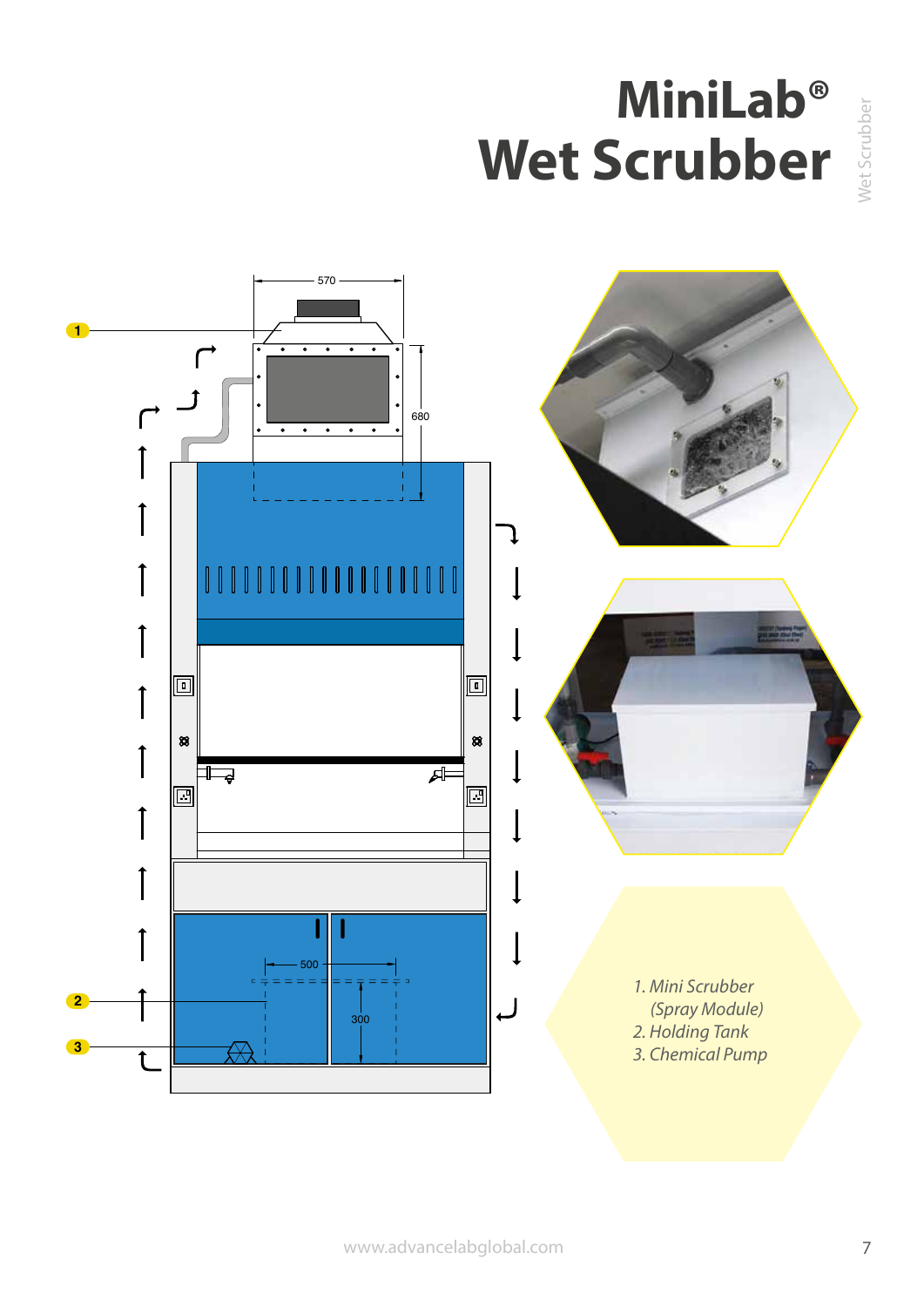## **MaxiLab® 1000 Wet Scrubber**



- *1. 25mm Dia PVC Pipe*
- *2. Tellerette Scrubbing Media*
- *3. Viewing Glass (Opening for Adjusting the Float)*
- *4. 15mm Dia Incoming Water Supply*
- *5. Water Float*
- *6. Chemical Water Pump*
- *7. 2" Thk Mist Eliminator*
- *8. Opening for Changing Scrubbing Media*
- *9. Holding Tank*
- *10. Exhaust Outlet*
- *11. 40mm Dia Discharge with a Ball Valve*
- *12. PP Tray*
- 13. Overflow Pipe



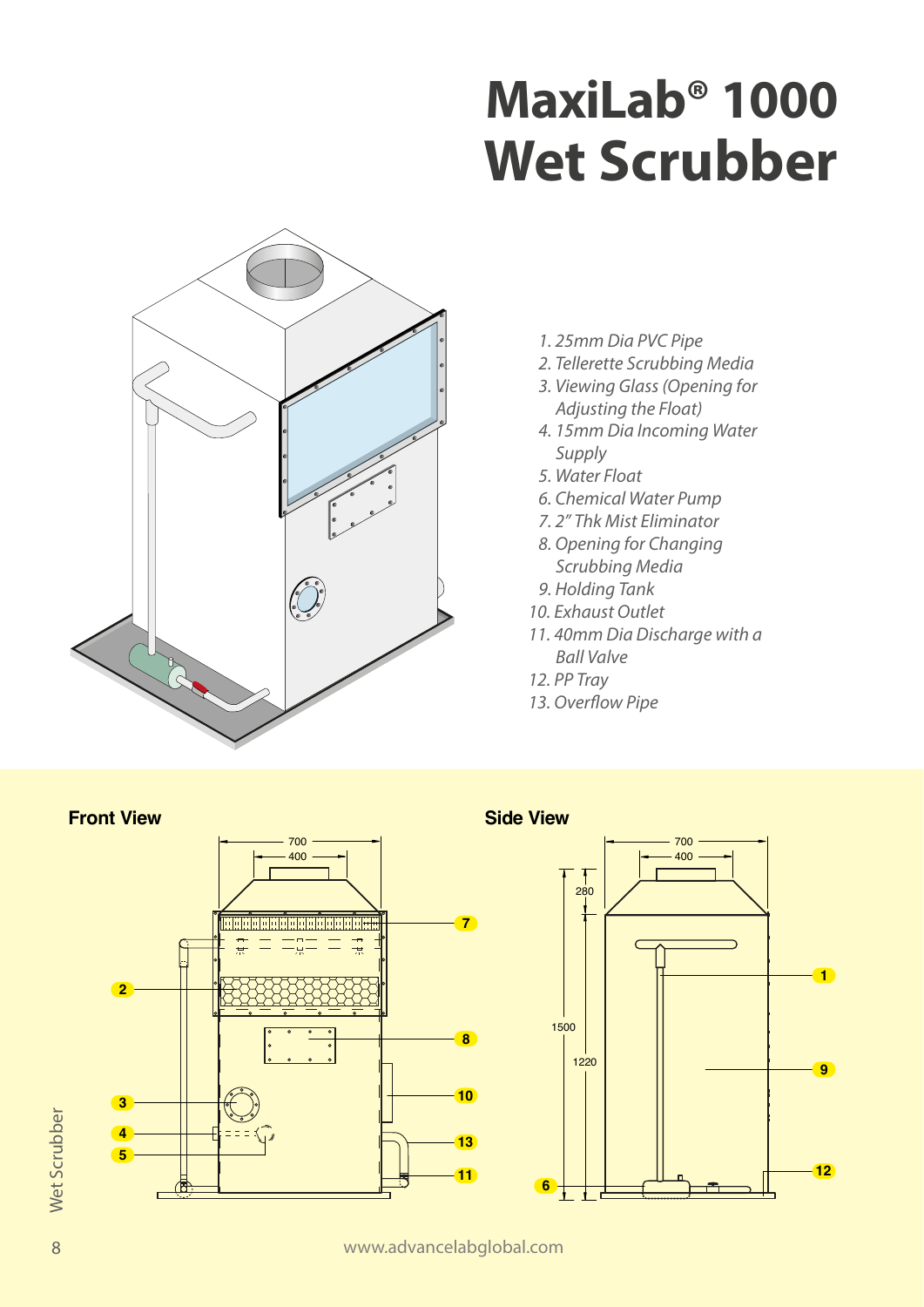## **MaxiLab® 2000 Wet Scrubber**



- *1. 25mm Dia PVC Pipe*
- *2. Tellerette Scrubbing Media*
- *3. Viewing Glass (Opening for Adjusting the Float)*
- *4. 15mm Dia Incoming Water Supply*
- *5. Water Float*
- *6. Chemical Water Pump*
- *7. 2" Thk Mist Eliminator*
- *8. Opening for Changing Scrubbing Media*
- *9. Holding Tank*
- *10. Exhaust Outlet*
- *11. 40mm Dia Discharge with a Ball Valve*
- *12. PP Tray*
- 13. Overflow Pipe



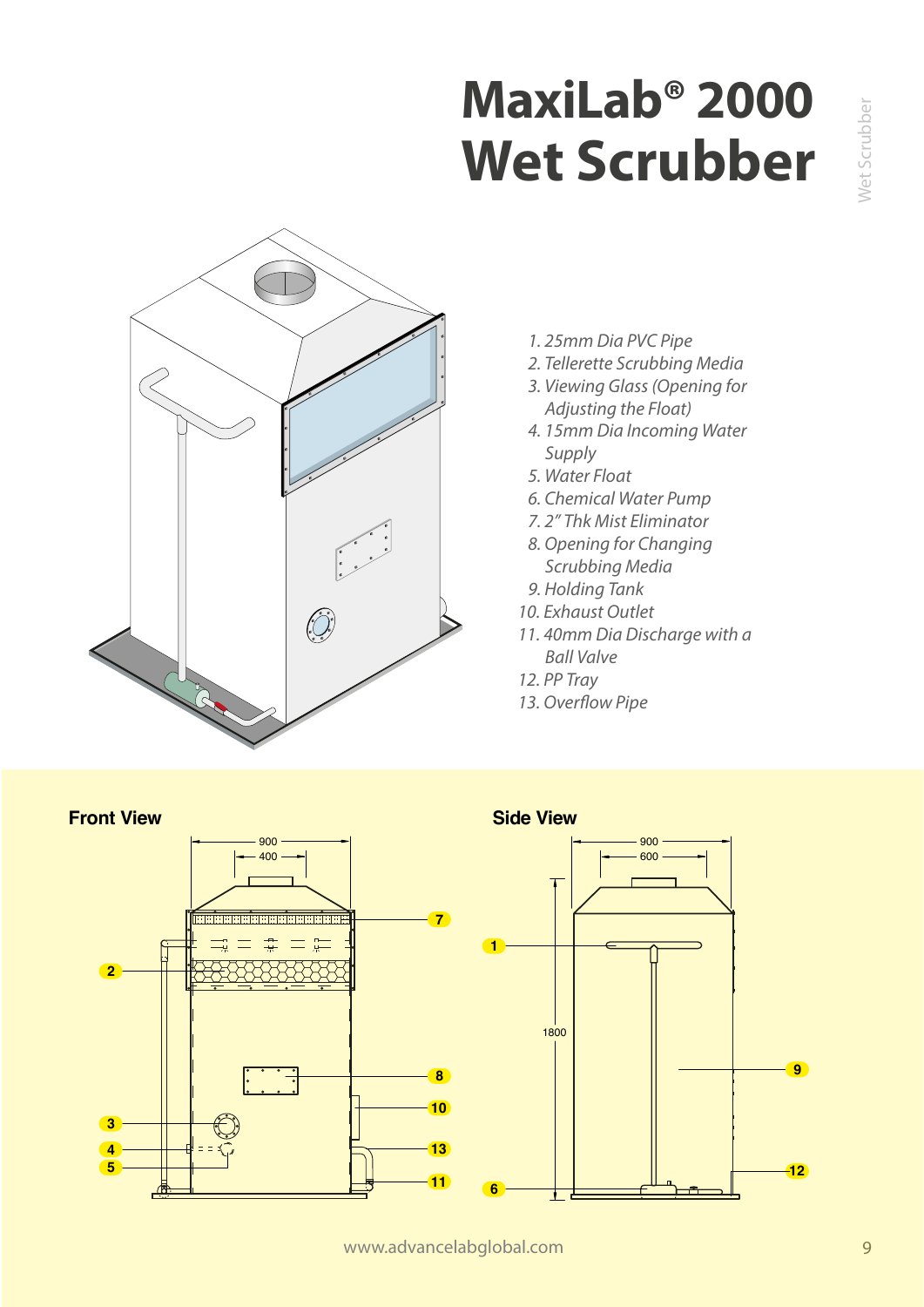# **Warranty**

**Products Manufactured by Advancelab**: Advancelab(S) Pte.Ltd., warrants products that it manufactures to be free from defects for a period of 12 months for parts, commencing from the date of shipment. Advancelab's sole responsibility is to repair or replace, at its option, any part of the product that proves defective or malfunctioning during this time limit. This warranty is void if the equipment is abused or modified by the customer, is operated outside Advancelab's operating instructions or specifications, or is used in any application other than that for which it is specified. This warranty does not include routine maintenance or service procedures, breakage, shipping damage, nor damage from misuse, intentional or unintentional abuse, neglect, natural disasters, or acts of God.

**Freight Shortage or Damage**: Upon receipt of any equipment from Advancelab, customer shall immediately unpack and inspect for damage or shortage. The customer shall not accept a damaged package or a short shipment until the carrier makes a "damage or shortage" notation on both the carrier's and customer's copy of the freight bill or delivery receipt. Service title passes when the shipment is loaded, so customer is responsible for filing and collecting a freight claim. Any replacement products must be ordered and paid for separately.

Generally, customers can improve the chance of collecting on a freight claim by following these procedures:

- 1. Formally requesting that the carrier inspect the shipment immediately upon suspecting damage or
- shortage to verify condition. 2. Notifying the carrier upon discovery of concealed damage and requesting an inspection within 15
- days of receipt, both in person or phone and following up via mail.

3. Keeping the shipment as intact as possible, including retaining original packaging materials and keeping the product as close to the original receiving location as possible.

4. Holding salvage for disposition by the carrier.

**All Claims**: Advancelab (S) Pte.Ltd., expressly disclaims all other warranties, expressed or implied or implied by statute, including the warranties of merchantability or fitness for intended use. Advancelab is not responsible for consequential or incidental damages arising out of the purchase or use of the products supplied by Advancelab. Advancelab is not liable for damage to facilities, other equipment, products, property or personnel of others, or of their agents, suppliers, or affiliated parties, which is caused or alleged to have been caused by products supplied by Advancelab. In any event or series of events, Advancelab's total liability for any and all damages whatsoever is limited to the lesser of the actual damages or the original invoice cost of the items alleged to have caused the damage. The customer's sole and exclusive remedy for any cause of action whatsoever is repair or replacement of the non-conforming products or refund of the actual purchase price, at the sole option of Advancelab. All claims must be made in writing within 90 days of the date the product was shipped. Any claims not made within this time limit shall be deemed waived by the customer. Advancelab is not responsible for any additional costs of repair caused by poor packaging or in-shipment damage during return.

**Warranty Returns**: All warranty returns must be authorized in advance by Advancelab and approved by writing. Unless approved in advance for good reason, all returns must be in original condition, including all manuals, and must be packaged in original packaging materials. All returned goods are to be shipped to Advancelab, freight prepaid at customer's expense.